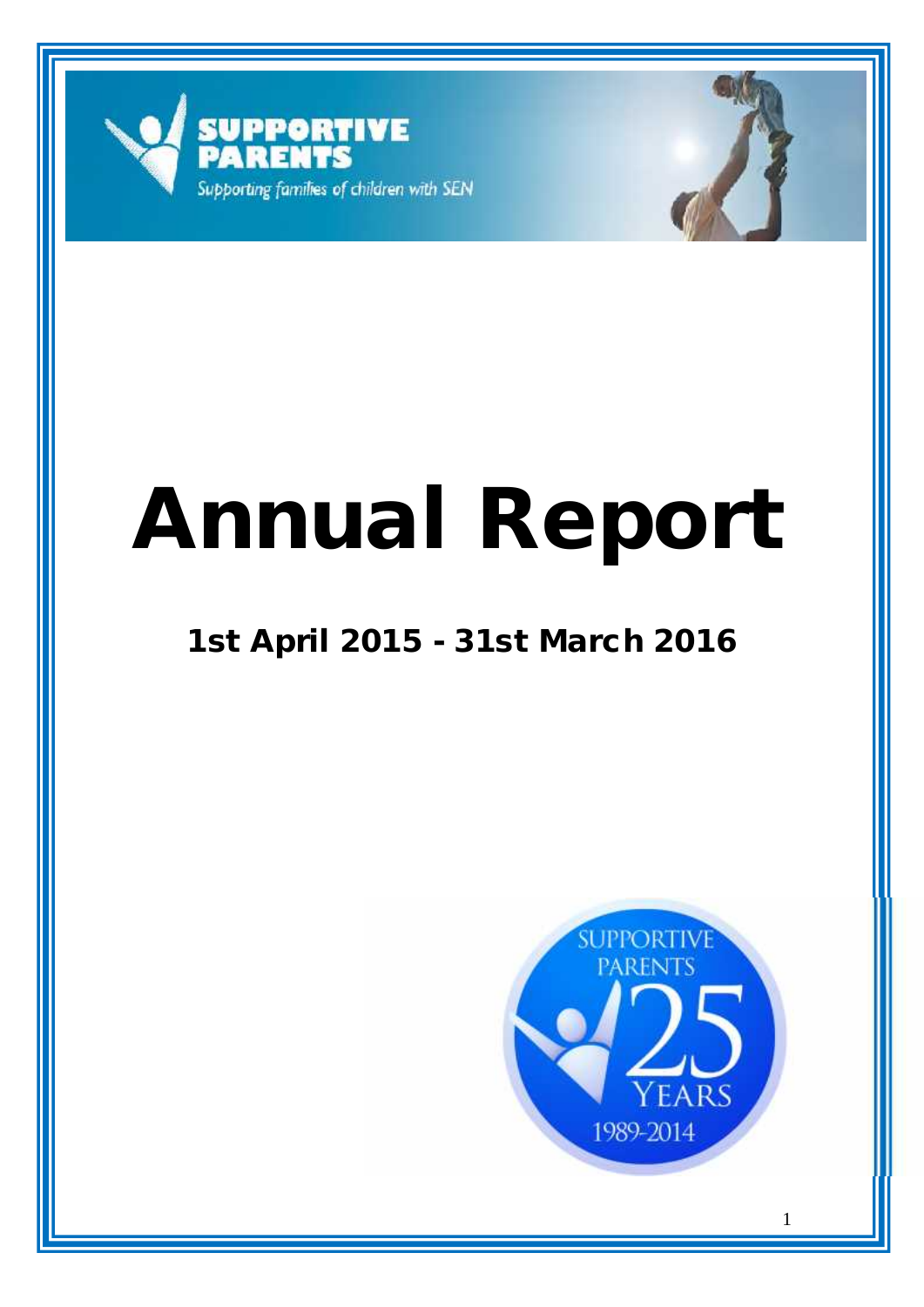# **Annual Report: 1 st April 2015 - 31st March 2016**

| <b>Contents</b>                                                     | Pages     |
|---------------------------------------------------------------------|-----------|
| <b>About Supportive Parents</b>                                     | $2 - 4$   |
| Report from our Chair of Trustees                                   | 5         |
| Manager's report                                                    | $6 - 10$  |
| How we make a difference - Service-user satisfaction report         | 10        |
| Working with parents: Call monitoring                               | 11        |
| Our service in print & online - the launch of SP16-25               | $12 - 14$ |
| What else have we done in Bristol, N. Somerset & S. Gloucestershire | $14 - 16$ |
| Fundraising and finance                                             | 16        |

# **Some of our achievements in 2015/16 included:**

- Delivering an evening event for 60 people **"What works for us…!** Focused on achieving better outcomes as a result of the SEND reforms.
- Achieving secured funding from our LAs for 3 years to allow for improved sustainability and service-planning.
- Securing DfE funding to deliver phase 3 of the Independent Support Programme. This additional funding will allow us to continue to deliver our enhanced and extended service post March 2016, including retention of trained staff.
- Recruiting new members of staff across the organisation, including an Information and Communications Coordinator and a Post-16 Coordinator.
- Publishing a comprehensive range of legally accurate information leaflets explaining SEND reforms and new processes, including "easy reads".
- Recruiting two new Trustees to the board.
- Delivering presentations about our service and about SEND reforms, to undergraduates, post-grad.s and EP doctoral trainees at UWE and Bristol Universities, and to SENCOs, parents and professionals across 3 authorities.
- Completing redesign of our newsletter and service user satisfaction survey contributing to a national pilot.
- All staff completing further accredited legal training in relation to new legislation, regulations and statutory guidance.
- Implementing data management systems so that our processes are streamlined, transparent and secure.

# **Our goals for 2016-17 include:**

- Raising grant funding to enable us to undertake innovative service improvements.
- Refurbishing our offices, to improve our efficiency and the environment for staff and for service-users.
- Delivering an event for parents and professionals in spring 2017.
- Securing DfE funding to deliver phase 4 of the Independent Support Programme, transferring developments into sustainable practice and retention of trained staff.
- Recruiting and successfully inducting new staff across the organisation as required, including one new member of the IAS team.
- All staff completing accredited legal training in the new legislation, to level 3.
- Updating our website to deliver an SP16-25 offer that is guided by a focus group of young people, so that it is meaningful, timely and accessible.
- Updating our Business Plan, Strategic Action Plan, Business Continuity Plan and Hazard Analysis for 2016-19.
- Purchasing additional IT equipment and improving our ITC system, to support our staff and improve security of data, efficiency and flexibility of working.
- Recruiting new Trustees to the board, with expertise in funding and finance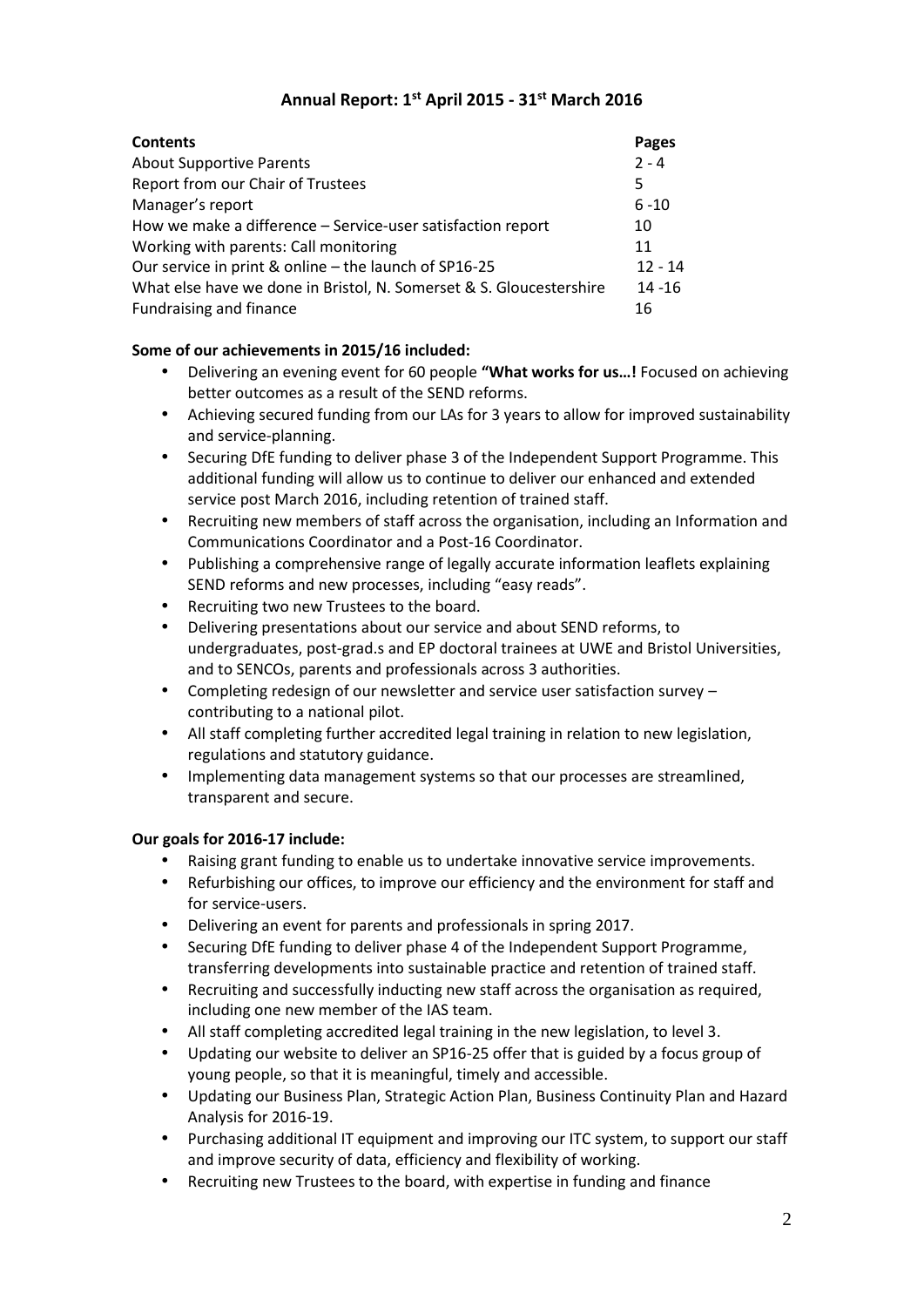**Supportive Parents – the SENDIAS Service in Bristol, North Somerset & South Gloucestershire** From 1st September 2014 the Parent Partnership Service in every local authority became the Information, Advice and Support Service. Supportive Parents continues to provide free, confidential and impartial information, advice and support (IAS) to parents and carers, children and young people with any type of special educational need and/or disability (SEND). We have also extended our service to offer support to young people aged  $16 - 25$  with SEND, in line with the requirements of the Children and Families Act 2014.

Our IAS service covers all aspects of SEND from the earliest stages of concern, through SEN Support in schools to support during statutory assessment, which may lead to an Education Health and Care Plan (EHCP) and beyond. We are actively engaged with the delivery of Parent Carer Forums in each authority. In many authorities the SENDIAS Service is provided by a local government officer, but government guidance supports as best practice the model of armslength independent service delivery as provided by Supportive Parents. We believe that in the foreseeable future parents, children, young people and professionals, will continue to need and benefit from the service we provide.

# **Our objectives**

Supportive Parents has 5 primary strategic goals:

1. To support all parents, their children and young people with special educational needs and disabilities, ensuring that they have equal educational opportunities.

2. To publicise the service, and to provide parents, children, young people and professionals with accurate unbiased information.

3. To provide training for parents and others on SEND processes and to enable parents of children and young people with special educational needs to support each other.

4. To encourage parents, voluntary groups, schools and other professionals to work more closely together in the interest of the children and young people, and to support strategic planning and service development by the Local Authority.

5. To voice the views of parents and young people, to ensure that their voices directly influence the development of local SEND services, policy and practice.

#### **Our goals**

Supportive Parents has 3 primary operational goals:

1. To provide parents, children and young people with information and training so that they are well-informed about the range of services available to support them and to have increased understanding of the SEN process;

2. To provide parents with support so that they become more confident of their expertise in relation to their own child, enabling them to work more effectively in partnership with their child's education setting and with the Local Authority; and

3. To encourage families and professionals to work more closely together in the interests of, and improving outcomes for children and young people with special educational needs.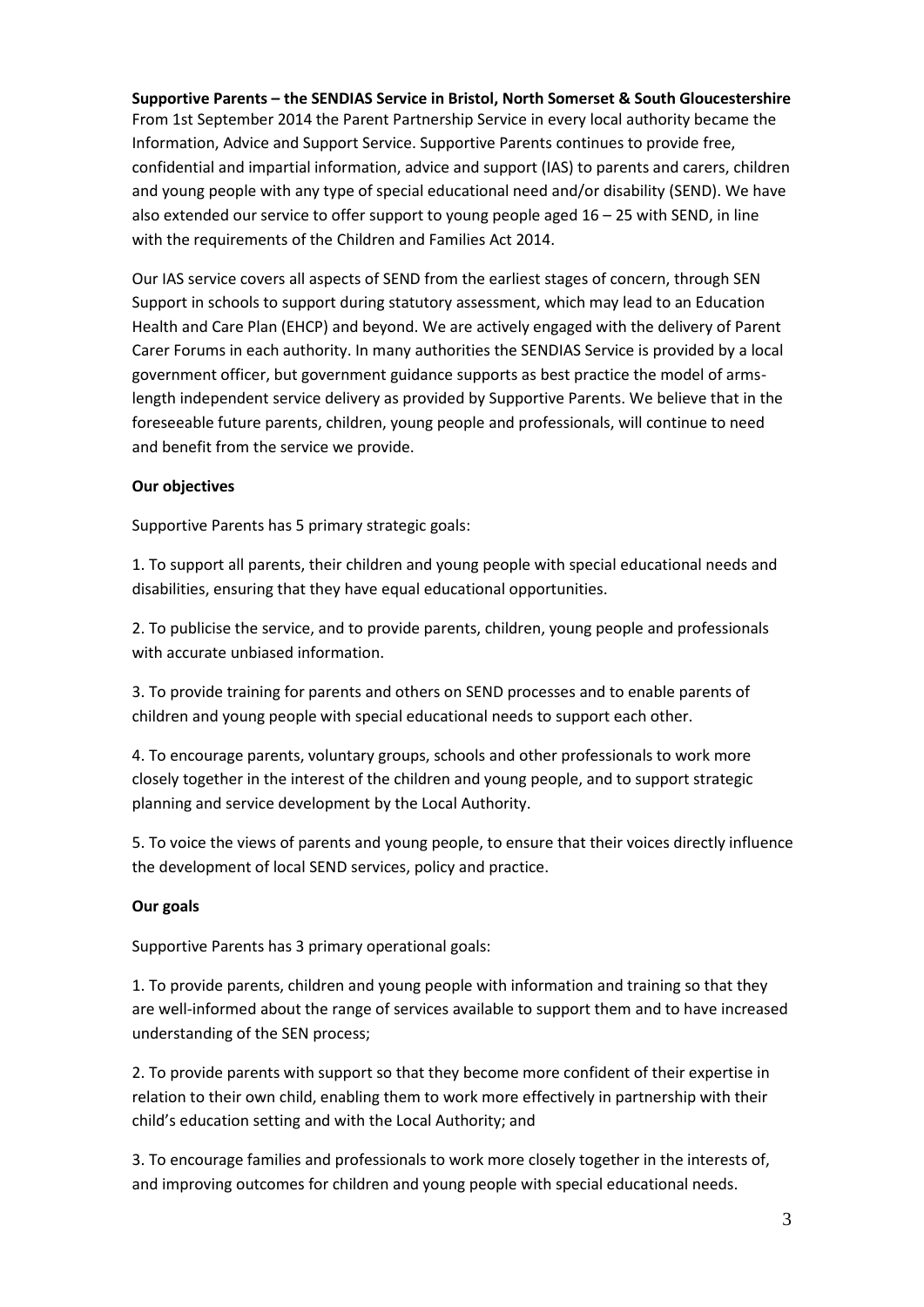#### **Our Team**

#### **Supportive Parents' Board of Trustees 2015-16**

Carolyn Sims – Chair Chris Gardner – Deputy-Chair – Chair, Employment Sub Group Anne Bush – Treasurer - safeguarding Moira Lloyd - Training Meryl Woodgate - Trustee Maya Vaitilingam – fundraising Sue Osborne – fundraising – Health & Safety (appointed 1st July 2015) Lorri Farrell - co-opted member of Board of Trustees (as of 16<sup>th</sup> Nov 2015)

The role of Company Secretary is carried out by Maggie Potter, Head of Service.

**Day to day management of Supportive Parents is delegated to the staff team. They are currently: Head of Service Deputy Head of Service (currently a Local Coordinator) Office & Finance Manager Information & Communications Coordinator 3 Local Coordinators (one for each Local Authority) Post-16 Coordinator 8 Information, Advice & Support Team members**

#### **Independent Examiner:**

Lloydbottoms Tel (0117) 957 3537 Charted Accountants Fax (0117) 9567919 Staple Hill Bristol BS16 5HH

118 High Street email: mail@lloydbottoms.co.uk

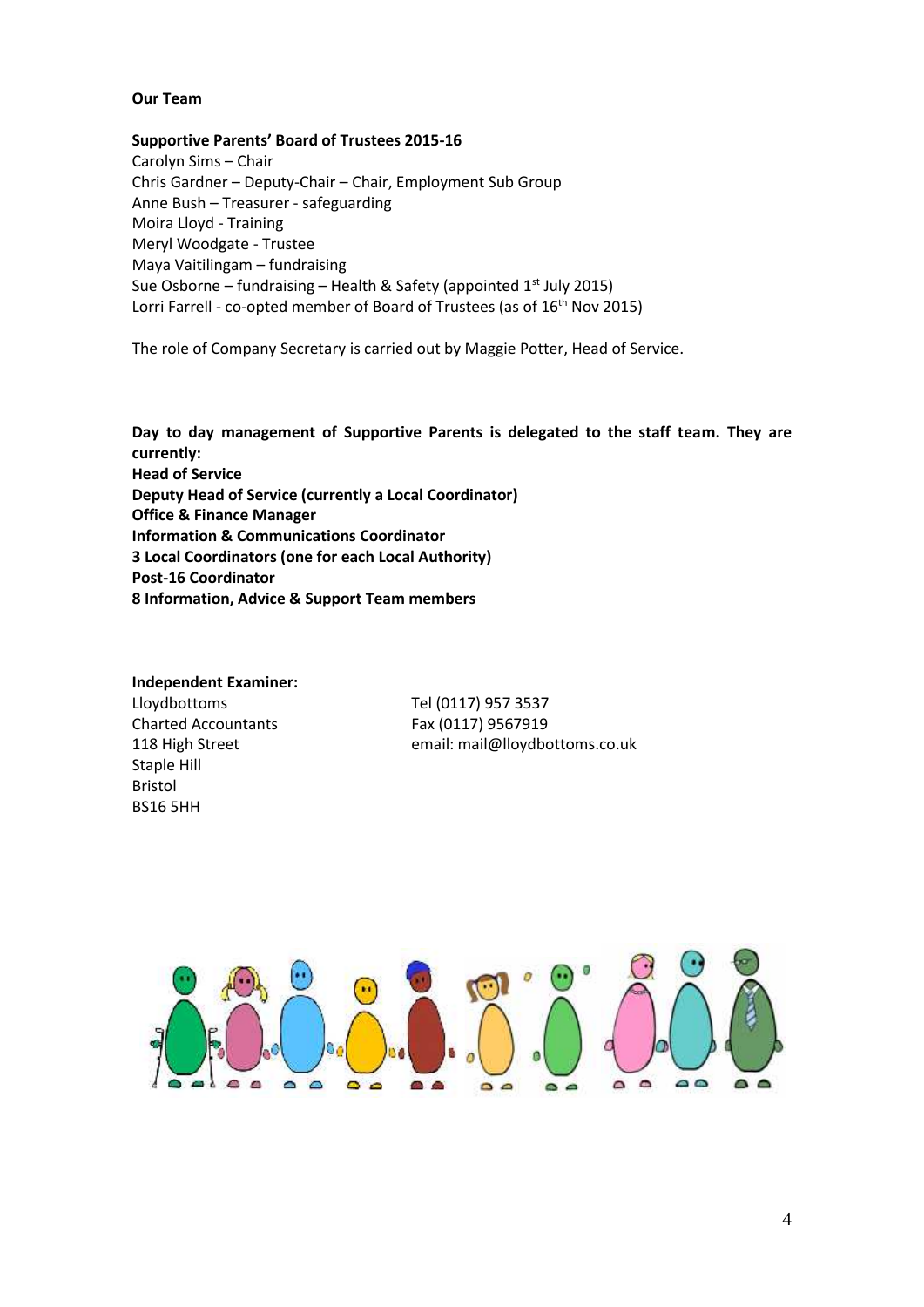# **Report from our Chair of Trustees – 2015-16**

It feels as if we are still in the midst of change as the SEND reforms are progressively rolled out – so it has been especially good to get ongoing funding from our LAs to deliver our SENDIAS service until 2019. We have also had funding from the DfE for at least one further year, to continue delivering Independent Support to parents and young people who are going through the process of transferring from a statement to an EHCP. We hope this will continue until 2018, allowing us to retain our full complement of exceptional staff.

So the SEND climate is still challenging for us all. As trustees we remain committed to supporting our staff to deliver the best information, advice and support service to families that we can achieve, while reaching out to all the families that are going through these changes, to make sure that they have the best experience, and the children and young people achieve the best outcomes possible.



We are always looking for opportunities to let people in the wider community find out more about our service. It's important that people hear about us and understand our work, so that's why it was so great to get a cheque from Asda at Abbey Wood and have the chance to publicise Supportive Parents. I was able to provide the store with some of our leaflets and tell them what we do to support families who have children with special educational needs and disabilities. We use all donations to

support our work and to try to do more for the families who use our service. We are always so grateful for your support – it makes a difference - Thank you!

The number of families we support continues to increase significantly, year on year, and I would like to take this opportunity to thank all our staff for their hard work and dedication as they have also taken on the huge task of re-training in the Children and Families Act and delivering our extended service to the 0-25 age-group. Their commitment to ensuring that all service-users get the best information, advice and support possible is as remarkable as it is inspiring. It is only matched by the dedication of families to their children's best interests and our shared determination to achieve the best outcomes for all our children and young people.

I would also like to thank my colleagues on the Board of Trustees. Supportive Parents depends on their dedication and hard work too, as we extend and enhance our service offer to parents, children and young people with SEND. We need to continue to recruit trustees and we welcome interest in joining our Board. We are currently looking in particular for skills in finance. Please contact us directly if you would like to find out more about joining us.

It was lovely to meet so many parents and professionals at our evening event in November. It was particularly close to my heart and gave me the chance to share with everyone how I became involved with Supportive Parents and the difference it made to me. I found it very moving that at the end of the meeting people were coming up to me to share their similar experiences, and talking about the difference Supportive Parents has made to them. It reminded me why I have been involved with and committed to the work of Supportive Parents for the last 26 years, and how proud I am to still be involved, and to be Chair of Trustees.

I would like to end with a personal message. Join us and make a difference! Support us…..help us to continue to do the work that we do. Even the smallest contribution to our work can make a positive impact on the outcomes for families and for children and young people and we welcome your support.

#### **Carolyn Sims, Chair of Trustees, June 2016**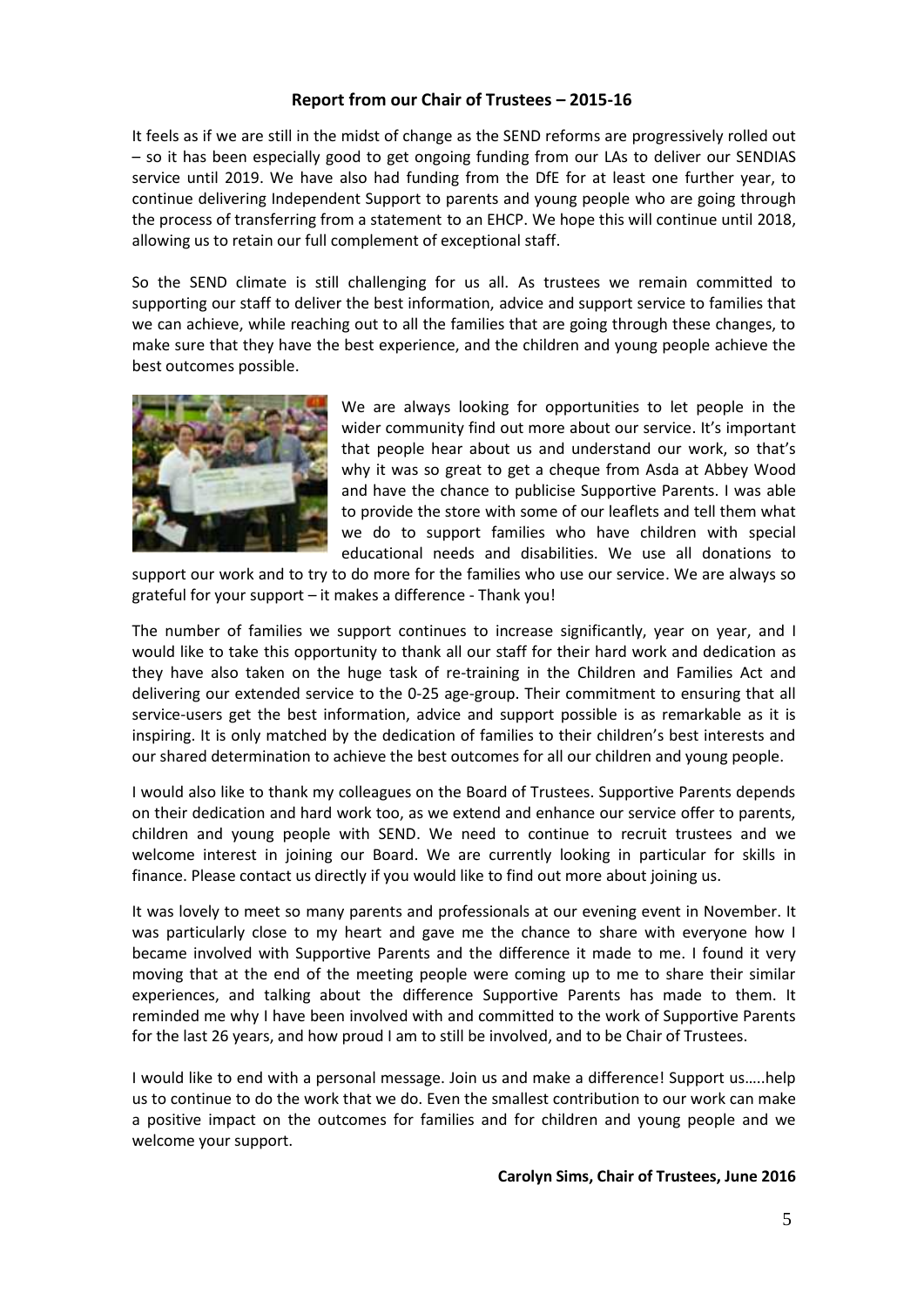# **Manager's report: Maggie Potter, Head of Service**

Supportive Parents provides the SEND Information, Advice and Support (SENDIAS) Service for Bristol, North Somerset and South Gloucestershire via a Service Level Agreement which requires us to deliver against the duties identified in the Children & Families Act and the SEND Code of Practice.

SEN Code of Practice, s2.1: Local authorities must arrange for children with SEN or disabilities for whom they are responsible, and their parents, and young people with SEN or disabilities for whom they are responsible, to be provided with information and advice about matters relating to special educational needs or disabilities, including matters relating to health and social care. This must include information, advice and support on the take-up and management of Personal Budgets.

Currently our SENDIAS service is available in term time, with a reduced service available in school holidays. We aim to offer an accessible, flexible, responsive service. In addition to our 3 weekly helpline sessions we respond to all answerphone messages and emails within 2 working days, in term time. We can offer face-to-face meetings, support with paperwork and support at meetings. **We have provided information and support to 2,300 enquiries (including almost 800 families) through our Information and Support Line during the last year.**

We provide a website, LinkedIn, Facebook and twitter plus a regular e-bulletin and a termly newsletter for parents and professionals.

We deliver monthly peer networking/parent support groups which includes regular speakers on items of interest. We also provide presentations and courses on SEND and related issues to parents and professionals, and can provide presentations to groups on request. We offer dropin sessions for parents in community settings – e.g. colleges, schools and Early Years settings – parents and young people value networking opportunities and face-to-face communication.

We identify and work in partnership with any other local/national provider of services for families of children & young people with SEND. We support and signpost parents and young people to find and access other services, including social care/leisure activities and short breaks provision. This also allows us to highlight shortfalls in provision to the local authority.

Part 3 of the Children and Families Act 2014 introduced changes to the system of SEND support and provision, implemented from September 2014. These included:

- Giving parents and young people control over the decisions about the support they receive
- The replacement of SEN statements and learning disability assessments (LDAs) with new, child-centred, birth-to-25 Education, Health and Care plans (EHC plans)
- The offer of a personal budget to all parents and young people with EHC plans

• A duty for local authorities to provide a Local Offer which will outline the education, health and care services available locally to all young people and families, and to disabled young people and their families more specifically.

In order to support families of children with SEND and young people, build confidence, and support local areas in preparing for, and implementing the new SEND reforms, SENDIAS Services are tasked with supporting families through change to ensure that children and young people with SEND can take full advantage of the reforms.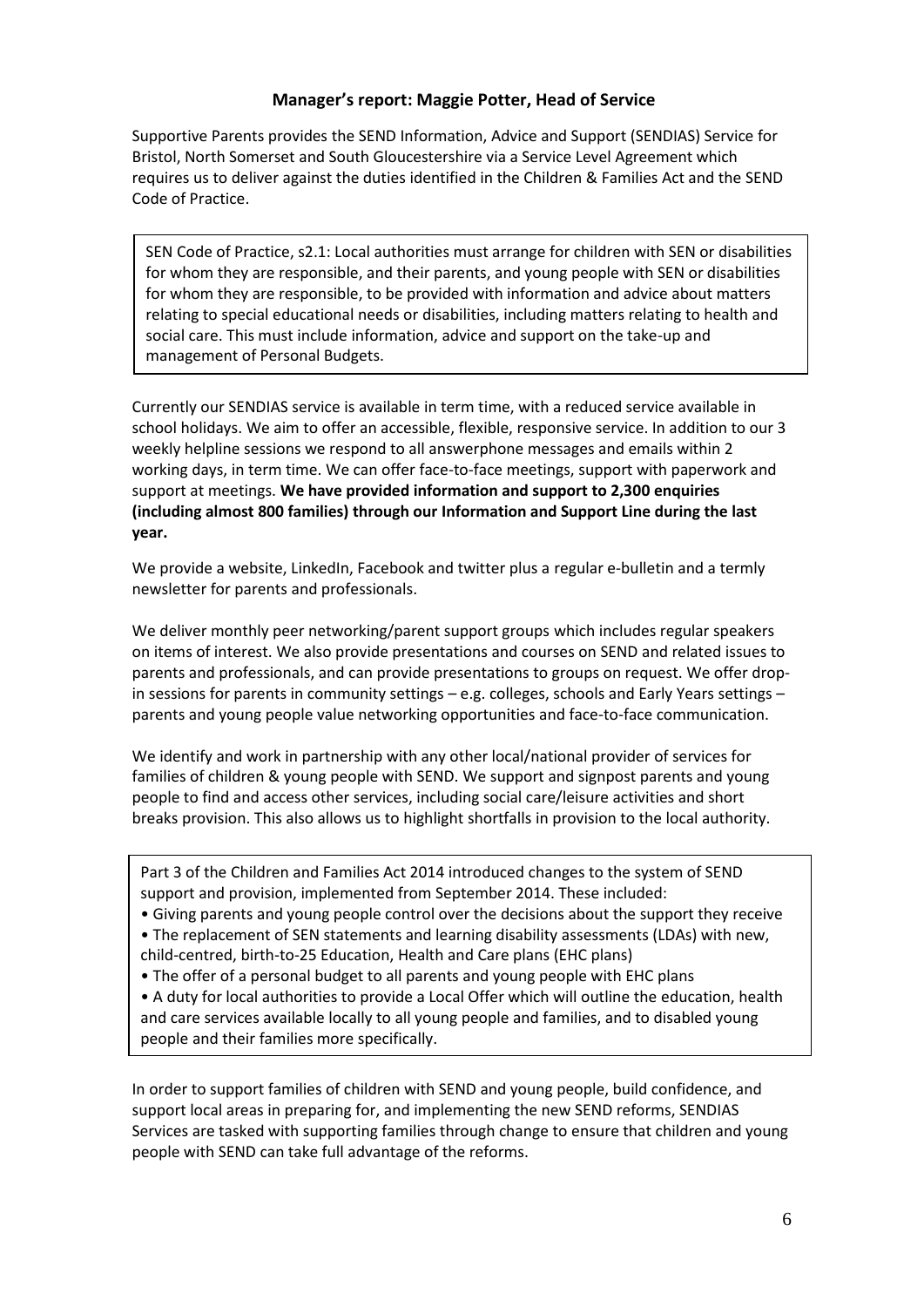**Changes to staffing:** During 2015-16, Clive Osborne (our then Development Programme Coordinator) worked on developing and extending our service for young adults. Clive has moved on and we wish him all the best for the future. We have now appointed a member of staff, Kirsty Cottier, to work directly with and for this age group, to build on and further develop resources and information that is meaningful, timely and accessible. Kirsty would like advice and guidance from young people to make sure we meet these goals, so she will also be aiming to meet and engage directly with groups of young people across the three LAs during the coming year.

We'd also like to give our congratulations and best wishes for the future to Fiona Austin, our Administrator who accepted a promotion to work with Integrate Bristol, another Bristol based charity. In spring we welcomed Francis Mallender, our new Information and Communication Coordinator. She will help us to produce up to date SEND information and will be managing our newsletter and social media, including working closely with Kirsty to develop our SP16-25 webpages.

**Welcome to our new Trustees:** SP are always looking for new Trustees and we are pleased to confirm that this year Sue Osborne has joined our Board and Lorri Farrell has agreed to be co opted as a new member.

**INDEPENDENT SUPPORT for the EHCP assessment process**: An EHC plan should be seen as a 'living' document and not one to be put on the shelf once it's completed. As children grow, their aspirations change and develop and they become bright young adults with their own ideas and dreams. Good planning depends on trust between professionals and families; trust that often takes time to nurture and develop. It is so important that people have a voice and can make informed choices – which will in time hopefully lead to better life chances for young people.

Independent Support (IS) is a Department for Education (DfE) programme to support young people and their parents during the EHCP assessment process. Supportive Parents have secured continuing funding to deliver this service until 2017. The scheme continues to have an impact across the country, with an IS offer available in Bristol, North Somerset and South Gloucestershire from Supportive Parents and from KIDs. Figures (based on NCB's report in summer 2015) indicated that, of those parents and young people who have used the Independent Support service across the country:

- 85% found the support they received had a positive impact
- Over 96% confirmed that support was available when they needed it
- More than 74% said they were completely satisfied with the support they received
- Over 88% felt they needed support with Education, Health and Care (EHC) planning in the future.

#### **What people say about us…………**

#### **Parent's comments:**

"Thank you so much, the checklist you sent looks really useful! Many thanks - you people are a godsend!!!!"

"Thank you for taking the time to see me

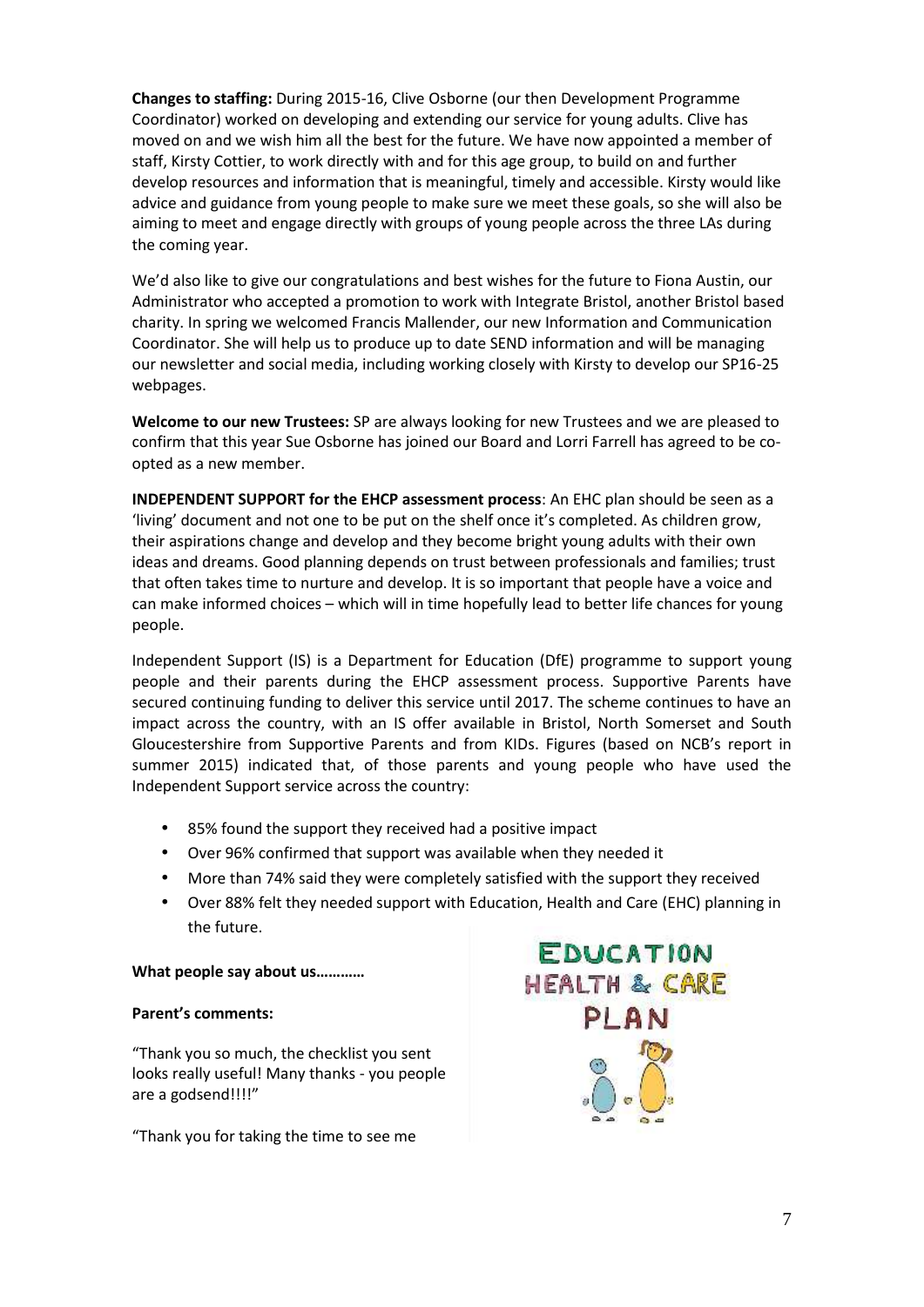yesterday and for the e-mail with the suggested text for requesting a meeting with the Senco. I very much appreciate your help and will let you know of the response from the Senco as soon as it is received by me."

"Just sat in a presentation from this Charity. They're so knowledgeable and helpful with regards to what support your school should be providing your child. Well worth a call if you're struggling to get from your child's school if they're anxious and worried and it's impacting on their health and well-being but not recognised by their school."

"Wow! Thank you so much. That is epic!"

"Thanks so much for taking the time to send this information off to me - it's been invaluable and given me a lot more confidence in dealing with the whole process."

"Thank you very much for your support I'm still very undecided and confused about what would be the best provision for my son but all the information you sent had been very helpful."

**Professional Comments: "**Brilliant, well done to all." (North Bristol Health Trust)

"Hello star team: well done again!" (Barnardos)



"I want to thank Supportive Parents for coming to Resound on 1st December. It was enormously helpful and appreciated by the parents who attended. Nadine and her colleague made a great team. Would you pass on my thanks to them please.." (Parenting Course Practitioner)

"Thanks so much for your help last night, the feedback is really good. SENCOs really appreciated your support (as did I)….." (Inclusion Support Co-ordinator)

**Consultations and strategic work:** We facilitate parent participation events and we work closely with the Parent Carer Forum. Our Local Coordinators work at a strategic level with our Local Authorities to support strategic planning and implementation of SEND reforms, including development of processes and procedures related to EHC plans and personal budgets and to support the delivery of the Local Offer and person-centred approaches. For a detailed overview of the work they have been engaged in this year, take a look at their locality reports.

Supportive Parents runs monthly support groups for parents and professionals and all Local Coordinators regularly visit other local groups run by parents, educational settings and local voluntary organisations in each authority. Regular visits from speakers have ensured that parents and carers find out about changes and developments in their local authority. In addition, members of the team sit on regional advisory groups in addition to contributing directly to local strategic developments on SEN and services for children with SEN and disability.

Our work to support the Parent Carer Forums (PCFs) continues to enable and empower the voice of parents to contribute to strategic planning and delivery of statutory services for children and young people with SEND, and their families. We work closely at a national and regional level with our SENDIASS colleagues in other authorities and with the DfE (via IASSN; the national IAS Service Network), SENDiST (First-tier Tribunal - Special Educational Needs and Disability), Global Mediation, Council for Disabled Children and Nasen. We have regular meetings with KIDs, the voluntary organisation which also provides IS, and with the PCFs and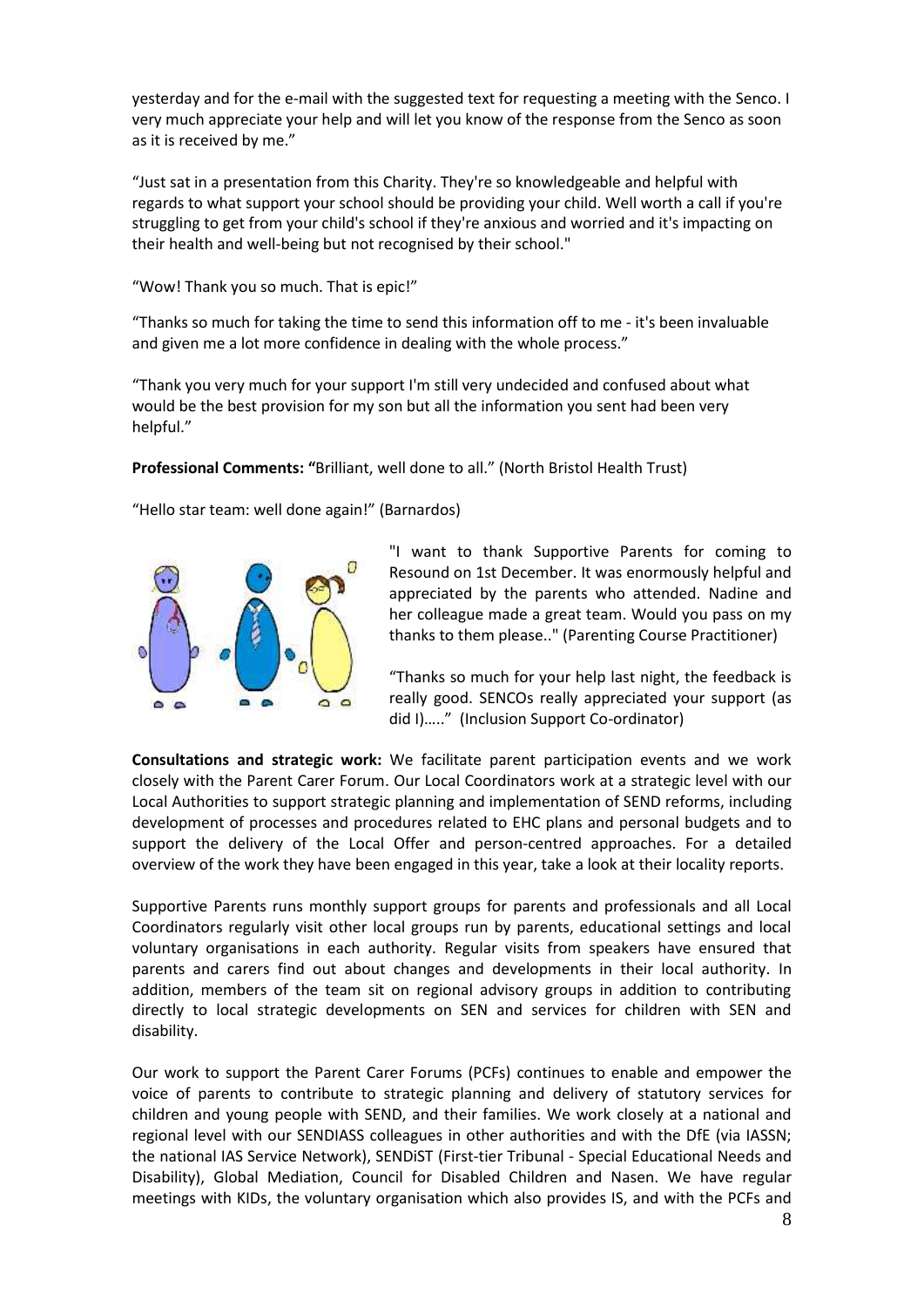senior LA managers. We also sit on regional advisory groups on disagreement resolution (mediation) and SENDiST.

**Training for staff:** In light of the new legislation staff training has been an ongoing significant burden on the organisation and we are deeply appreciative of the commitment and enthusiasm that all members of our staff team have evidenced, in their determination to become fully prepared to offer skilled and confident information and support to our service users.

Almost all staff have now completed level one accredited legal training in SEND (delayed only by lack of access to the face-to-face element of the course, which is in short supply). Most are in process of completing level two and are about to embark on level three! In addition, all staff have completed additional training on writing good Education Health Care Plans, time management and prioritisation, and on safeguarding. Key staff have also completed training in tribunal processes and procedures and in preparing for adulthood: engaging with young people and young people's rights. We have delivered in-house training on anti-bullying, mental capacity and the Care Act for all operational staff. Our Office & Finance Manager has commenced her NVQ level 3 in Information Technology.

We remain determined to offer the best service possible to our clients, and competent support and advice to other professionals who are working to navigate or interpret legislation, regulations or statutory guidance in order to achieve best outcomes for children or young people with SEND and their families.



**Training for parents: Supportive Parents FREE course "SEND and You"** – Supportive Parents' new, free course "SEND and you" ran for five weekly sessions from 11th January with ten parents from Bristol and South Gloucestershire completing the course. It included an overview of current SEND legislation, an exploration of the experience of being a parent of a child with SEND, the processes involved in assessing and providing support in settings including surviving meetings and working in partnership with professionals, with a specific focus

on effective communication and the statutory assessment process. In response to the parent's requests, the fifth session focused on the conversion process, from Statements to Education Health Care Plans. Parents heard about our course via the Parent carer Forum as well as through our own advertising. Most of them were hoping for lots of information and where to go for more help.

**The participant's feedback was positive saying:** "More info about what I can ask for…knowing a better approach" "Understanding of the law and what an EHCP is. Support and understanding from other parents…" "Very informative, answered my questions really well…"

**Additionally we network closely with professionals** from both the statutory and voluntary sectors including health and social care, sharing developments and changing practice with a range of professionals across all 3 authorities. Staff regularly attends regional networking meetings; a crucial opportunity to share good practice across the South West and feed up issues, concerns and comments on national developments to DfE.

**Training for professionals:** A key aim of delivering presentations is to raise the awareness of professionals to the significance and uniqueness of the part played by parents in the education of children with special educational needs and the promotion of the importance of partnership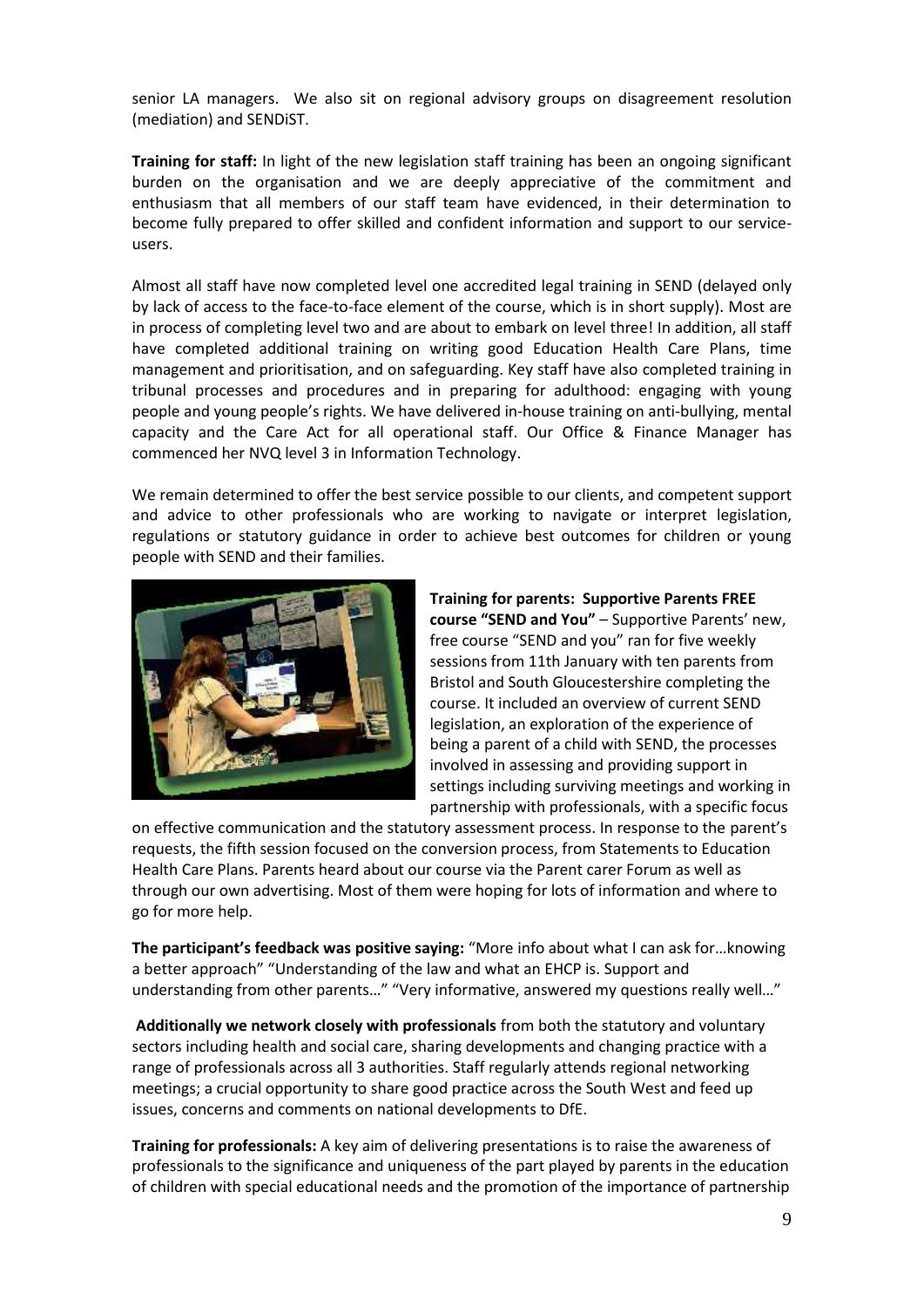between parents and professional. Supportive Parents always encourages positive, effective relationships between parents and with professionals, to the benefit of children experiencing special educational needs and disability.

**Professionals told us:** "Excellent – your passion and commitment were evident. The parents are very lucky to have you working with them. Great knowledge and attitude"

"Very detailed and focused presentation."

"Useful to spend some time thinking about the different issues in working with parents."

"Practical advice re. report writing for parents was really valuable. Thank you for a very useful session"



**Thanks to everyone for all your hard work in 2015!**

## **How we make a difference…………….**

## **Service User Satisfaction Survey (SUSS)**

For the first time this year we carried out our Service User Satisfaction Survey on-line. There was a paper version available for parents who did not wish to use the electronic version and these responses were input into the electronic version by members of staff. The survey was, as usual, targeted at the first 100 callers on the first occasion they called. The response of 38% was an improvement on the last two years figures of 25% and 30%.

Overall, 95% of responders said they were satisfied or very satisfied with the service they received with no-one being unsatisfied or very unsatisfied.

87% of respondents said that it was easy or very easy to get in touch with us, although two people commented on how busy the phone line was. One parent said "Phone lines were very busy, it took me an hour and a half to get through….once I got through I was happy with the advice & service I got". For parents who left a message on our answerphone or who emailed us, 92% said we responded quickly or very quickly to their enquiry. This is in line with our aim to respond to callers within two working days.



99% of responses said that we understood their questions or concerns well.

When asked about how they heard about our service, seeing a leaflet or hearing about us from a friend or other parent were the most common responses at 30%

each. The Internet was the next most common source of information at 16%, followed by the school or other education setting at 13%. This is a considerable, and disappointing, reduction from the 24% last year. A further 13% heard about us from professionals such as the Local Authority SEN Team, a Health Professional or an EP/Advisory Teacher.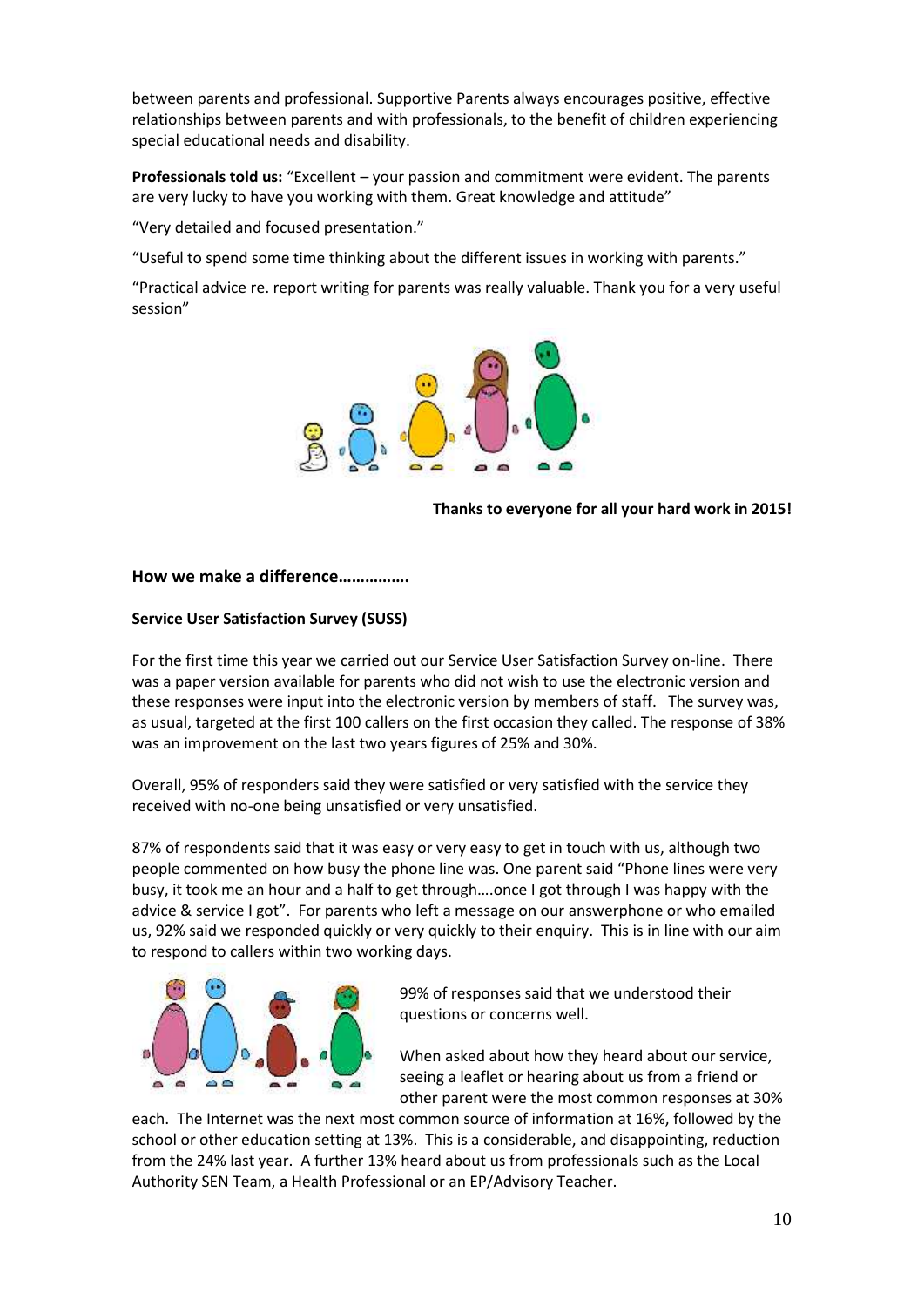When asked about the difference out information, advice and support made almost 45% of responders said that we made them feel more confident with 32% saying that they felt their child had benefited as a result of our involvement. 21% of parents felt that they are now more involved in decisions about their child's education. 18% have a greater understanding of the SEND Code of Practice and 16% said they are happier or less worried about their child's future. Comments about the difference our service made included

"I feel more confident in doing things that need doing to help my child"

"Meeting other parents in the same situation at the monthly meetings has been fantastic" "Prepared me better for meetings I had with my son's school"

When asked if there was anything we could have done better, two parents mentioned their difficulty in getting through to the helpline, while one said that they would have liked support at EHCP meetings.

## Other comments about our service included

"Only the usual about how lovely it would be if there was enough funding to provide a daily/longer service. Once you get to speak to someone the support and advice is fab!"

For the full results and analysis, including all of the comments please go to our website.

#### **Working with parents:** Call Monitoring

We have now been using the Charitylog data management system to record our work for a complete year and have used it to produce the year end reports for the first time. The charts below show how parents contact us. The majority are by telephone although the use of email is increasing. Face to face meetings account for 12% of our contacts, with the most frequent meetings being in a school or setting and at our office.





When parents call for the first time we record how they heard about us so that we can target particular sectors to make sure that they are aware of our service and can tell parents about us.

We get over double the number of contacts about children who are receiving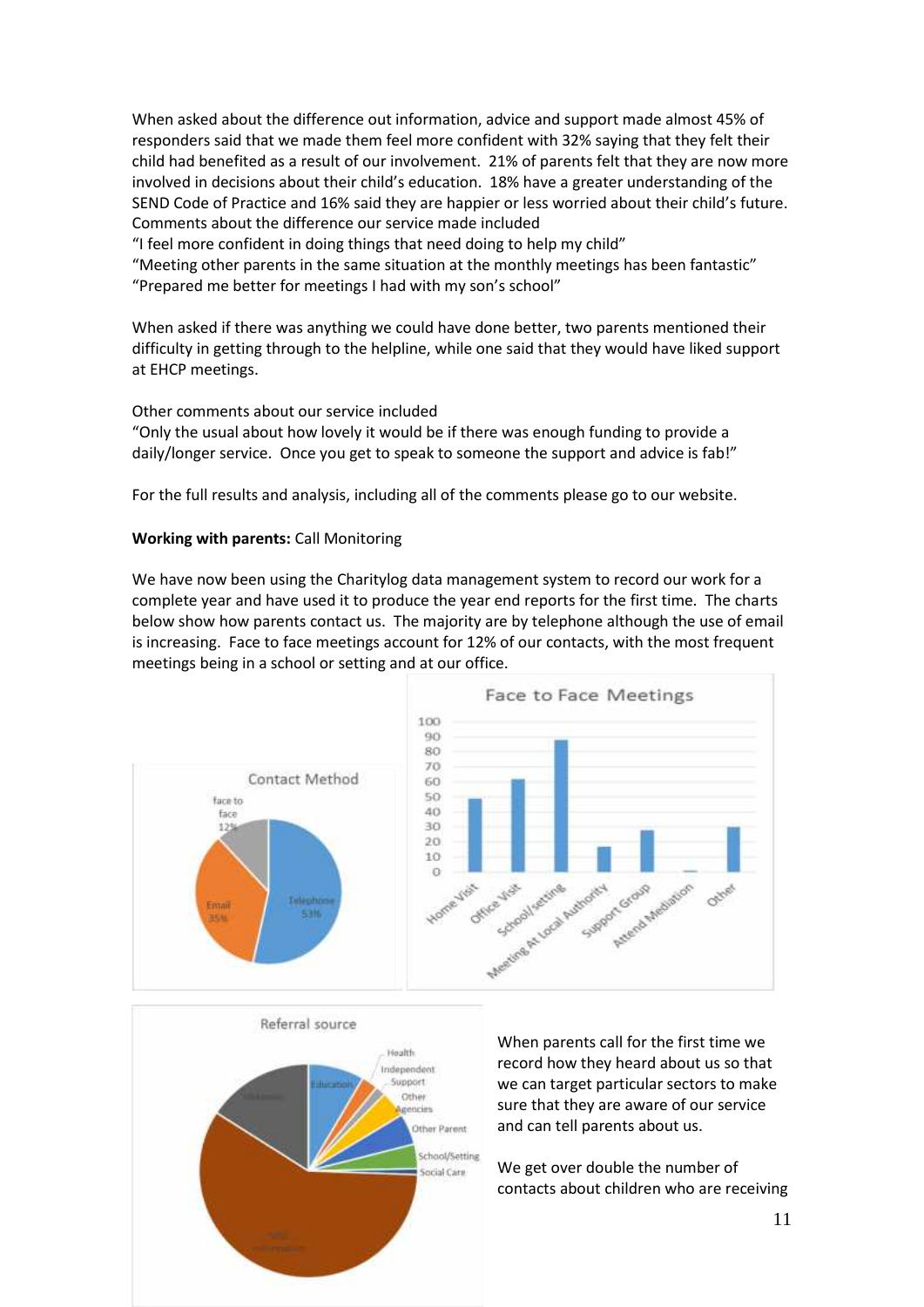SEN support in school than we do about those who have statements or EHC Plans or are going



through the EHC needs assessment process. Although a large majority of our contacts are with parents, we are beginning to see more young people either with or without their parents. The development of our service for young people aged 16 – 25 should see this increase year on year.

By far the greatest number of contacts concern children in maintained primary schools with a much smaller number in Academy primary schools. The number of contacts concerning children in Maintained Secondary schools and Academy Secondary schools are broadly similar.



Calls about provision are the most frequent and include issues around amount and type of provision as well as provision planning. Placement is another area of concern, with the lack of specialist provision being raised most often. Refusal to assess is the most common reason for parents to contact us about mediation and tribunal. There are still a number of children who are not in school full time and this appears to be increasing. Parents tell us that they only agree to this because schools say they will permanently exclude if they do not. Government guidance says that it should only be used for the shortest time possible with a view to getting the child back into full time education as soon as possible. Exclusions also appear to be on the increase, most worryingly for very young children.

#### **Our service – in print and on line**

We want everyone to know that we are still offering a comprehensive, free, impartial and confidential service about SEND! We also offer regular e-share mailings for information about our services and about SEND in Bristol, South Gloucestershire and North Somerset. Parents, professionals and young people can sign up to receive a regular e-bulletin. You will also find us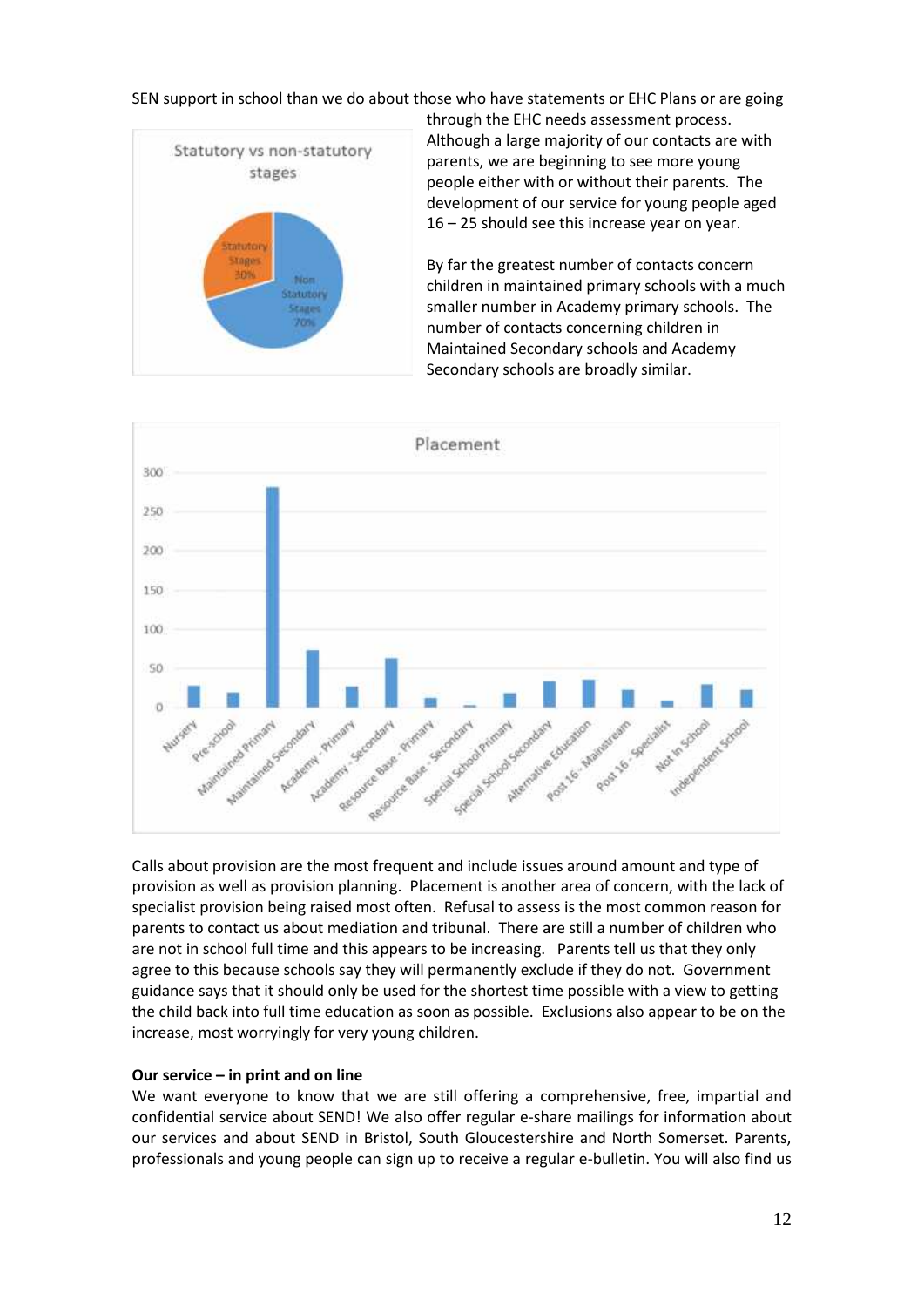on Facebook and Twitter, often sharing what we are up to as well as information that helps service-users and other interested readers.

**Developing our service to meet the wider age range, up to age 25 – the launch of SP16-25!** In spring 2016 Supportive Parents launched a new section of our website to deliver news and information for young people with special educational needs and disabilities (SEND). The new pages reflects changes in the law, which means support for people with SEND who are in education or training can now continue until they are 25. Features of the SP16-25 pages include news items, general articles and SEND information resources. We set up SP16-25 to tell young people with SEND about us and for them to tell us what more we can do to help. We would like to hear from anyone aged 16 to 25 – whether they are asking a question, sharing some information or even giving advice on situations they have found themselves in…one young person in five requires help with SEND at least once in their lives, and having the right support at the right time can make an enormous difference.

**We have new downloadable SEND resources:** We think that it's vital that parents, children and young people have quality information about the new SEND processes. To complement our existing suite of booklets, which aim to help people understand EHC plans and the law about Special Educational Needs/Disabilities, we have also produced printer-friendly



the Easy Read leaflets on our website.



**Have you watched our newest animation?** We are really proud of our internet-based animations, tailor-made for Supportive Parents. We hear so often that too much information can be overwhelming, so we made our sure our animations are eye catching and straightforward. Our new video lasts just over 5 minutes and explains what an Education Health and Care Plan is. We are finding that other groups, services, service-users and professionals are starting to create links to our animations and we love to think that this accessible format is increasing our reach, to provide valuable information to a wider audience.

**We will continue to offer conferences, workshops and provide accessible information** for parents and young people on topics highlighted by them: ie - local leisure options; transition to college; post-16 and post-19 options; finding and keeping a job; benefits; personal budgets;



making decisions; planning for and getting the most out of EHC Plan meetings.

**"What works for us…!"**A Free Supportive Parents' evening event was held in November 2015, in Filton, Bristol, when parents, young people, professionals and local elected



versions which can be downloaded directly from our website.

**Easy Read leaflets**: We have also just produced several Easy Read leaflets designed to be easy to understand for people who can have problems reading standard leaflets. They cover Confidentiality, EHC Needs Assessments, Getting the Right Support, Personal Budgets and the Local Offer. You can find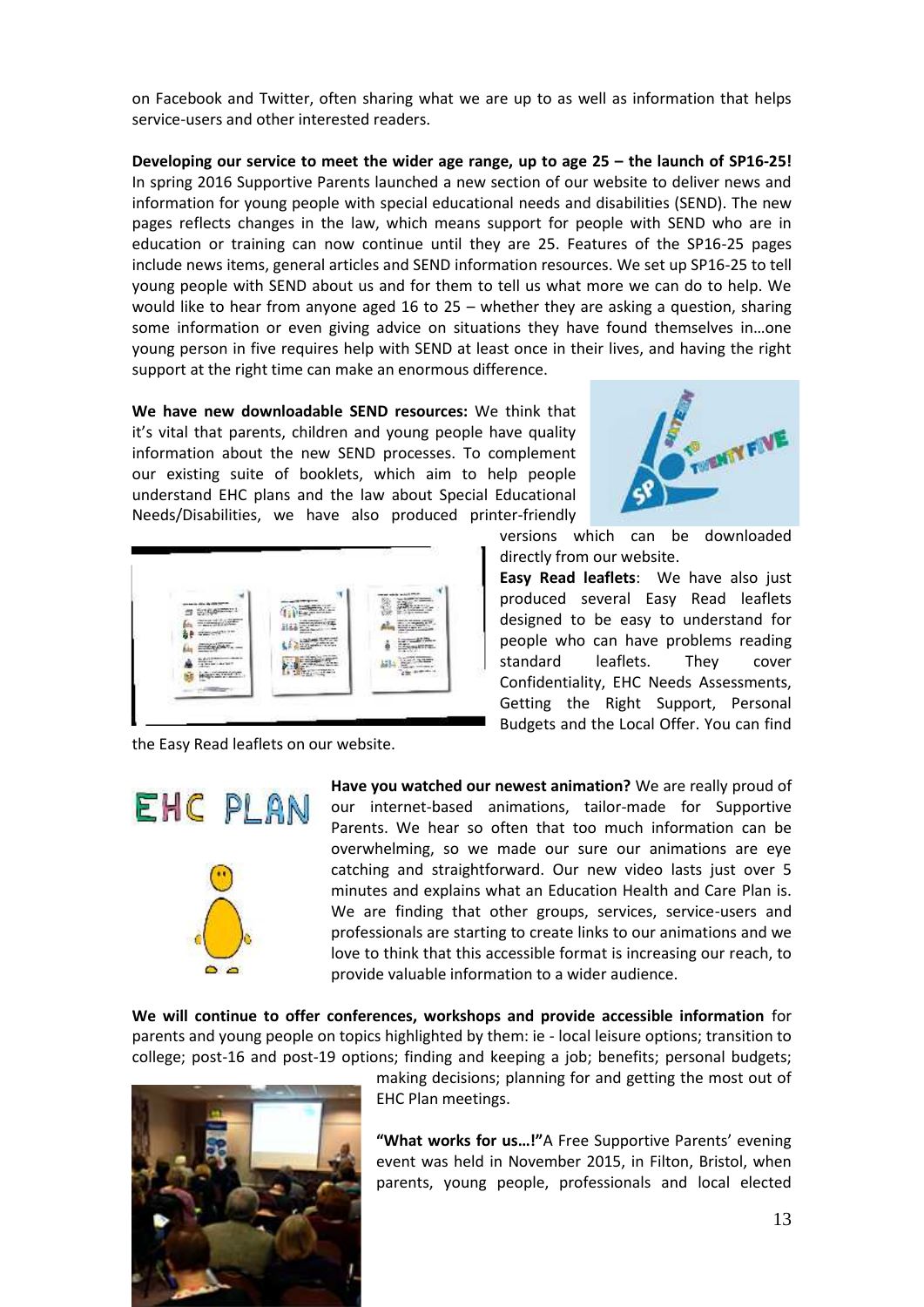members were able to find out more about our service and the SEND reforms, celebrate what we achieved in 2015 and share our hopes for the future.

We also heard from Cathy, whose daughter has complex needs and has just transferred to college. She shared what worked well during this exciting transition, as well as some of the challenges! Thanks Cathy – this was such a positive and powerful presentation and reminded us all how important it is to have high aspirations for our young people, and to make the most of the journey!

**Thanks also:** to Sue Rickerby and Lloydbottoms (chartered accountants) Quartet (Trustee training & fundraising advice), Peninsula (HR), Third Sector (IT), Mike Taylor (website), Rhiannon Chaloner (design), VANS, VOSCUR & The Care Forum (VCS networking), Waitrose & Asda (for donations)……………and so many more! Thanks guys – you have contributed to our journey immeasurably!

#### **What else have we done?**

#### **Reports from our Local Coordinators**

# **BRISTOL:** Last summer **Davina – Bristol's Local**

to a parent support group at a local Primary School.

**Coordinator** - was involved in delivering a series of four workshops around the Education, Health and Care (EHC) planning process. Themes covered included Engagement and Information, Working Together and Simplifying Systems and Processes. In 2015-16, Bristol Local Authority planned to convert more than 530 statements to EHCPs, for pupils transferring between phases of education. Supportive Parents and KIDs offered Independent Support with the conversion process. Members of the **Bristol team, Anne and Jo**, were also busy. Anne provided Independent Support in a post-16 setting, with a focus on developing outcomes for college and into adult life. Jo enjoyed the opportunity to attend a Somali Engagement Day in June, to hear the concerns of the Somali community as

In the autumn Davina attended a workshop for parents and professionals, jointly facilitated by Bristol Parent Carers and Bristol City Council, "Specialist Education – Planning for the Future", aimed at sharing information with parents and gathering their views and aspirations. The first part of the morning was an opportunity for parents to share their concerns with Local Authority officers around a variety of themes. Among the topics for discussion were post-16 provision, concerns around SEN Support in schools and EHC Plans. It was really good that some parents were able to give positive feedback about their child's school and the way in which they meet children's needs. Other topics included top-up funding, lack of person centred planning, when a parent should ask for an EHC Needs Assessment, and how to get support for children's social issues. The next session focused on steps which the council have taken to improve specialist provision and planning for future provision. The final two sessions were around post-16, considering parent's aspirations for their children and what the provision available might look like. Anne and Jo, Bristol team members, have also been busy with training on Personal Budgets, attending a parents group at a local Academy and having an information stall at the new Senco Induction training.

well as get the message out about our Supportive Parents service. Thanks also for an invitation

In spring there were two big events in Bristol – The Senco Conference and Bristol Parent Carers Annual Participation Event. At the Senco Conference, the Keynote



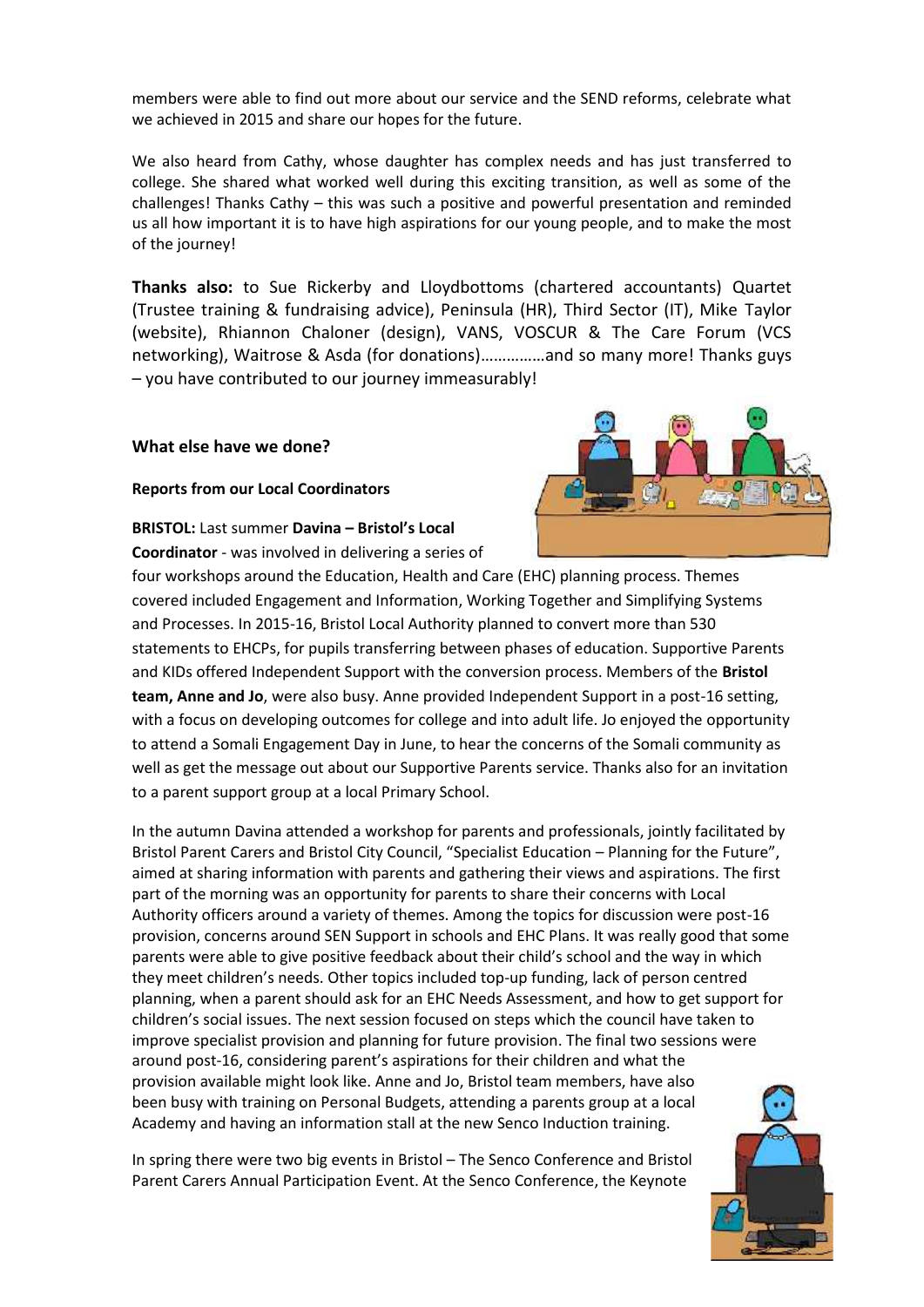Speaker was Gareth Morewood on successful delivery of 'Quality First Inclusive Teaching' in the classroom. The second big event was Bristol Parent Carers' Annual Participation Event - a huge success. This year, there were two sessions, a daytime and an evening session. The daytime session had 120 parents and professionals booked in, and the evening session had over 80 bookings. Each session had 2 main topics – the launch of a parents' guide to the SEND system (produced jointly by BPC, Supportive Parents and Kids) and secondly an introduction to a multi-media package which allows children, families and young people to share their hopes, aspirations and support needs with a variety of professionals. Jo attended a Department of Education one day course on 'Writing Good Education, Health & Care Plans'. It was a useful training course with good resources to equip us in our work supporting parents and young people during the EHCP process. We are rolling out the training to all Supportive Parents staff. Anne & Jo have also exhibited at three Post 16 Transition Information events. All of these transition events offered the chance for our team to talk to parents and young people and to signpost to information and support.

**NORTH SOMERSET:** We have seen a substantial increase in the number of calls to the helpline from North Somerset parents; contacts between 2011 and 2015 are up by 141%! Calls to our Information, Advice and Support line have been around the EHCP process, communication with schools, access to top-up funding, refusals to carry out assessment and out of county placements. The main increase in calls from schools was based around non top-up and statemented pupils. **Jackie – North Somerset's Local Coordinator** – has worked to provide Independent Support to parents and young people throughout the EHCP transfer process with **team members Sarah and Helen**. During the summer term they ran three parent sessions about moving up to school, at different venues across North Somerset. This complements their outreach work in more than 16 different children's centres. The monthly support groups and monthly drop-in support sessions at Springboard have provided opportunities for information, advice and support. Speakers at support group included local health commissioners and the ASD (Autistic Spectrum Disorder) Enhanced team, plus a specialist workshop on managing behaviour was delivered.

During the winter term the team remained busy supporting many parents through the new Education Health and Care Plan process. The experience for families has been variable as the system develops and schools get used to the person centred planning model. Their aim is to support parents/young people to receive a final plan that they can say really reflects their child/young person and their needs. They attended parents' evenings at all the special schools in the Authority, providing parents with information about the transfer process from Statements to EHC Plans. They also provided drop in support sessions at Springboard Clevedon, Ashcombe Weston and South Weston's For All Healthy Living Centre. Strategic works includes helping the local Clinical Commissioning Group improve Children's Community Health Services and attending engagement groups on the SEND EHCP, Local Offer and the 14 – 25 service development.

In spring 16 the main focus remained on direct support for parents and young people with new EHCP assessments and transfers to EHCP. Experiences are variable and we continue to work with the Local Authority on how these can be improved. Of particular concern was the overspend on Top Up funding, which required monies already allocated to schools to be reclaimed and an amended moderation process put into place, and changes in the way schools measure pupil progress. Jackie and Maggie attended and presented at the SENCO conference,



'Completing the Circle – Parent Participation in SEND'. It was wonderful to hear so much positive discussion from SENCOs on how they are developing their work with parents. In February the support group was very well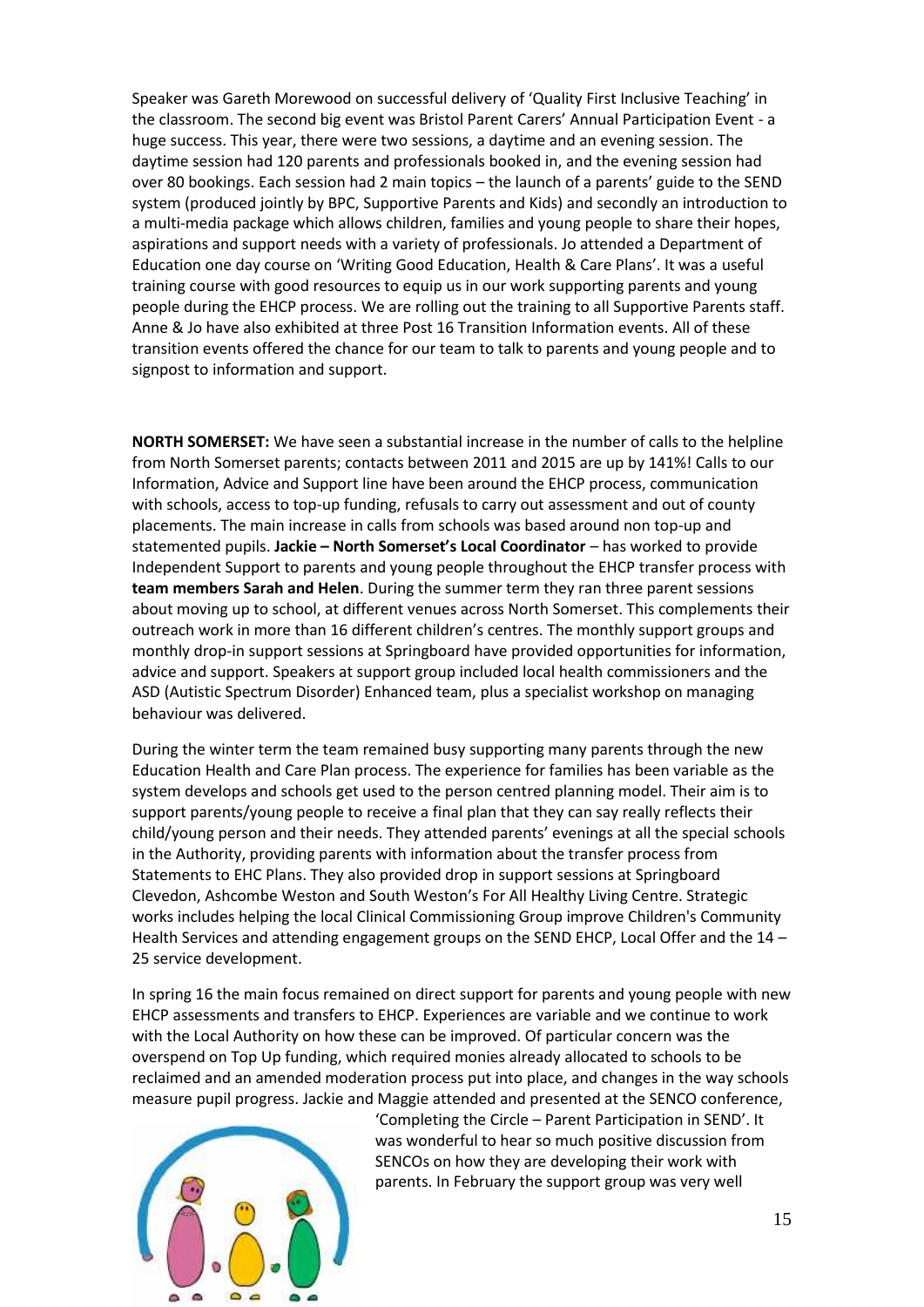attended with a behaviour specialist providing welcome advice and strategies to parents.

**SOUTH GLOUCESTERSHIRE:** during last summer the Independent Support funding enabled **Kathryn Mason, South Gloucestershire's Local Coordinator, and her team (Sara and Kirsty)** to extend support to more families at more meetings. Kathryn contributed to a 0-25 Service information workshop at the South Glos Parents and Carers event with KIDs. Families are having very varied experiences of statutory processes – from request or conversion review for an EHC plan, to getting an existing statement amended. Kathryn meets the local authority regularly to make sure that concerns are picked up and acted upon. The team held information sessions for parents in a range of local schools. Outreach to specific groups included parents of children newly diagnosed with ADHD and Rainbow groups at Children's Centres, supporting parents to work in partnership with their child's education setting.

The team continues to run Parent Support Groups in Yate and Kingswood. In April 2015, senior managers from the 0-25 service explained the funding changes for resource bases and special schools. In May parents considered their child's experience of accessing help if they were worried about school, if they were are so anxious that it was affecting their attendance. Kathryn also linked with South Gloucestershire Parent Carers (SGPC), working with the Local Authority and Health to improve access to mental health services. We followed up parent concerns by inviting Jonathan Parker, CYP Psychotherapist and Off the Record (OTR) Supervisor, to talk to parents about the work OTR do with young people in South Gloucestershire.

During the winter term Kathryn continued to work with the local authority with a strategic focus on improving the information on statutory processes (the EHC needs assessment, conversion review), with the goal of achieving more straightforward forms for use by spring 2016. At the Parent Support Group in September council officers attended to discuss proposed changes to supported travel with parent carers. Through the year Sara has regularly attends South Glos Parent and Carer's monthly Coffee Mornings to ensure that families have access to free, impartial SEND information, advice and support (IAS).

February 2016 brought a useful opportunity to attend the SENCO conference and meet other services supporting our children and young people's inclusion in schools and colleges. Sara was busy working with parents at a range of Early Years settings. Kirsty and Sara ran a well-received event at a local Secondary school resource base for parents and students, about our work as an IAS service. Kirsty and Kathryn attended useful training run by the SWRIASS Network called from 'Aspirations to Outcomes' where they worked with local authority colleagues on anonymised draft EHC plans. The main focus for direct work this year has involved work to support parents to contribute to and review draft EHC plans and at school-based meetings to support effective inclusion.

#### **Fundraising and finances**

**Autumn Boost to fundraising:** Thanks to all our parents and supporters living in Portishead whose green tokens at Waitrose raised a whopping £541 for Supportive Parents. Supportive Parents was also very fortunate to receive £200 through ASDA's (Filton branch) - Community Life scheme. All monies raised help provide a better service for parents and young people.

For details of our financial activities please refer to our Report and Accounts 31st March 2016.